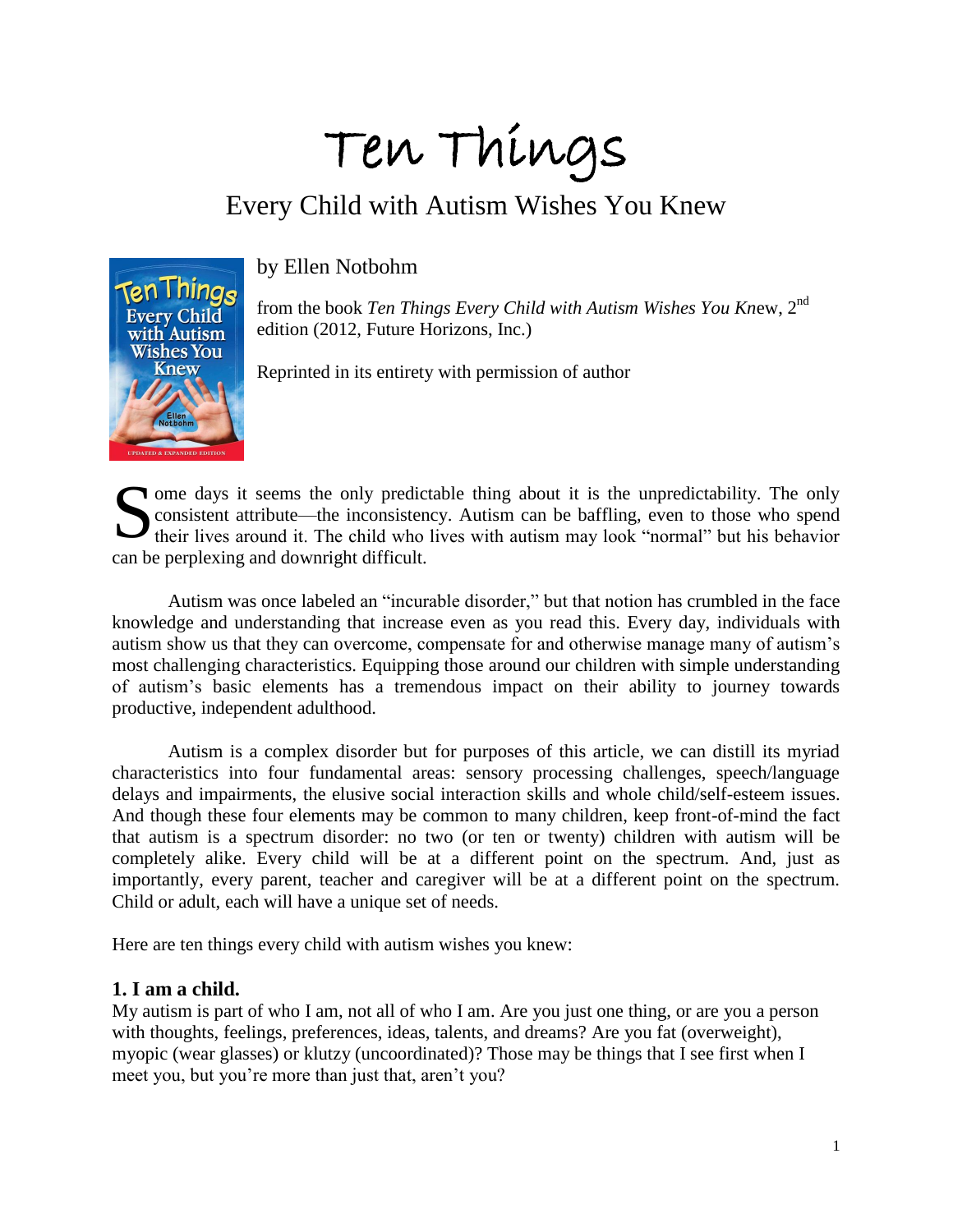As an adult, you have control over how you define yourself. If you want to single out one characteristic, you can make that known. As a child, I am still unfolding. Neither you nor I yet know what I may be capable of. If you think of me as just one thing, you run the danger of setting up an expectation that may be too low. And if I get a sense that you don't think I "can do it," my natural response will be, why try?

#### **2. My senses are out of sync.**

This means that ordinary sights, sounds, smells, tastes, and touches that you may not even notice can be downright painful for me. My environment often feels hostile. I may appear withdrawn or belligerent or mean to you, but I'm just trying to defend myself. Here's why a simple trip to the grocery store may be agonizing for me.

My hearing may be hyperacute. Dozens of people jabber at once. The loudspeaker booms today's special. Music blares from the sound system. Registers beep and cough, a coffee grinder chugs. The meat cutter screeches, babies wail, carts creak, the fluorescent lighting hums. My brain can't filter all the input and I'm in overload!

My sense of smell may be highly sensitive. The fish at the meat counter isn't quite fresh, the guy standing next to us hasn't showered today, the deli is handing out sausage samples, the baby in line ahead of us has a poopy diaper, they're mopping up pickles on aisle three with ammonia. I feel like throwing up.

And there's so much hitting my eyes! The fluorescent light is not only too bright, it flickers. The space seems to be moving; the pulsating light bounces off everything and distorts what I am seeing. There are too many items for me to be able to focus (my brain may compensate with tunnel vision), swirling fans on the ceiling, so many bodies in constant motion. All this affects how I feel just standing there, and now I can't even tell where my body is in space.

### **3. Distinguish between won't (I choose not to) and can't (I am not able to).**

It isn't that I don't listen to instructions. It's that I can't understand you. When you call to me from across the room, I hear "\* $&\&\%\$ ", Jordan. #\$%^\* $&\&\%\&\&\``$ ." Instead, come over to me, get my attention, and speak in plain words: "Jordan, put your book in your desk. It's time to go to lunch." This tells me what you want me to do and what is going to happen next. Now it's much easier for me to comply.20 21

### **4. I'm a concrete thinker. I interpret language literally.**

You confuse me by saying, "Hold your horses, cowboy!" when what you mean is, "Stop running." Don't tell me something is "a piece of cake" when there's no dessert in sight and what you mean is, "This will be easy for you to do." When you say, "It's pouring cats and dogs," I see pets coming out of a pitcher. Tell me, "It's raining hard."

Idioms, puns, nuances, inferences, metaphors, allusions, and sarcasm are lost on me.

### **5. Listen to all the ways I'm trying to communicate.**

It's hard for me to tell you what I need when I don't have a way to describe my feelings. I may be hungry, frustrated, frightened, or confused but right now I can't find those words. Be alert for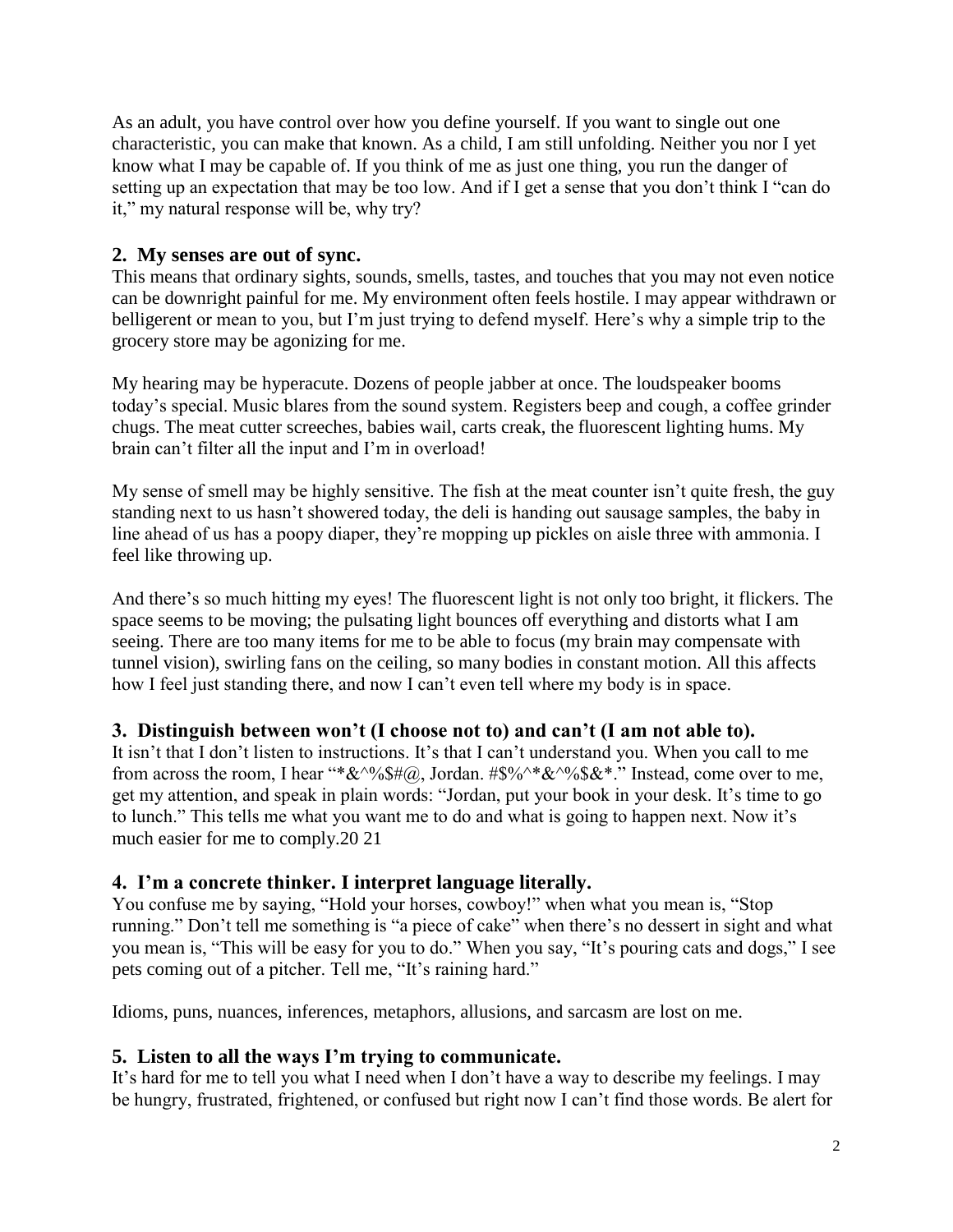body language, withdrawal, agitation or other signs that tell you something is wrong. They're there.

Or, you may hear me compensate for not having all the words I need by sounding like a little professor or movie star, rattling off words or whole scripts well beyond my developmental age. I've memorized these messages from the world around me because I know I am expected to speak when spoken to. They may come from books, television, or the speech of other people. Grown-ups call it echolalia. I may not understand the context or the terminology I'm using. I just know that it gets me off the hook for coming up with a reply.

#### **6. Picture this! I'm visually oriented.**

Show me how to do something rather than just telling me. And be prepared to show me many times. Lots of patient practice helps me learn.

Visual supports help me move through my day. They relieve me of the stress of having to remember what comes next, make for smooth transition between activities, and help me manage my time and meet your expectations.

I need to see something to learn it, because spoken words are like steam to me; they evaporate in an instant, before I have a chance to make sense of them. I don't have instant-processing skills. Instructions and information presented to me visually can stay in front of me for as long as I need, and will be just the same when I come back to them later. Without this, I live the constant frustration of knowing that I'm missing big blocks of information and expectations, and am helpless to do anything about it.

### **7. Focus and build on what I can do rather than what I can't do.**

Like any person, I can't learn in an environment where I'm constantly made to feel that I'm not good enough and that I need fixing. I avoid trying anything new when I'm sure all I'll get is criticism, no matter how "constructive" you think you're being. Look for my strengths and you will find them. There is more than one right way to do most things.

### **8. Help me with social interactions.**

It may look like I don't want to play with the other kids on the playground, but it may be that I simply do not know how to start a conversation or join their play. Teach me how to play with others. Encourage other children to invite me to play along. I might be delighted to be included. I do best in structured play activities that have a clear beginning and end. I don't know how to read facial expressions, body language, or the emotions of others. Coach me. If I laugh when Emily falls off the slide, it's not that I think it's funny. It's that I don't know what to say. Talk to me about Emily's feelings and teach me to ask, "Are you okay?"

### **9. Identify what triggers my meltdowns.**

Meltdowns and blow-ups are more horrid for me than they are for you. They occur because one or more of my senses has gone into overload, or because I've been pushed past the limit of my social abilities. If you can figure out why my meltdowns occur, they can be prevented. Keep a log noting times, settings, people, and activities. A pattern may emerge.